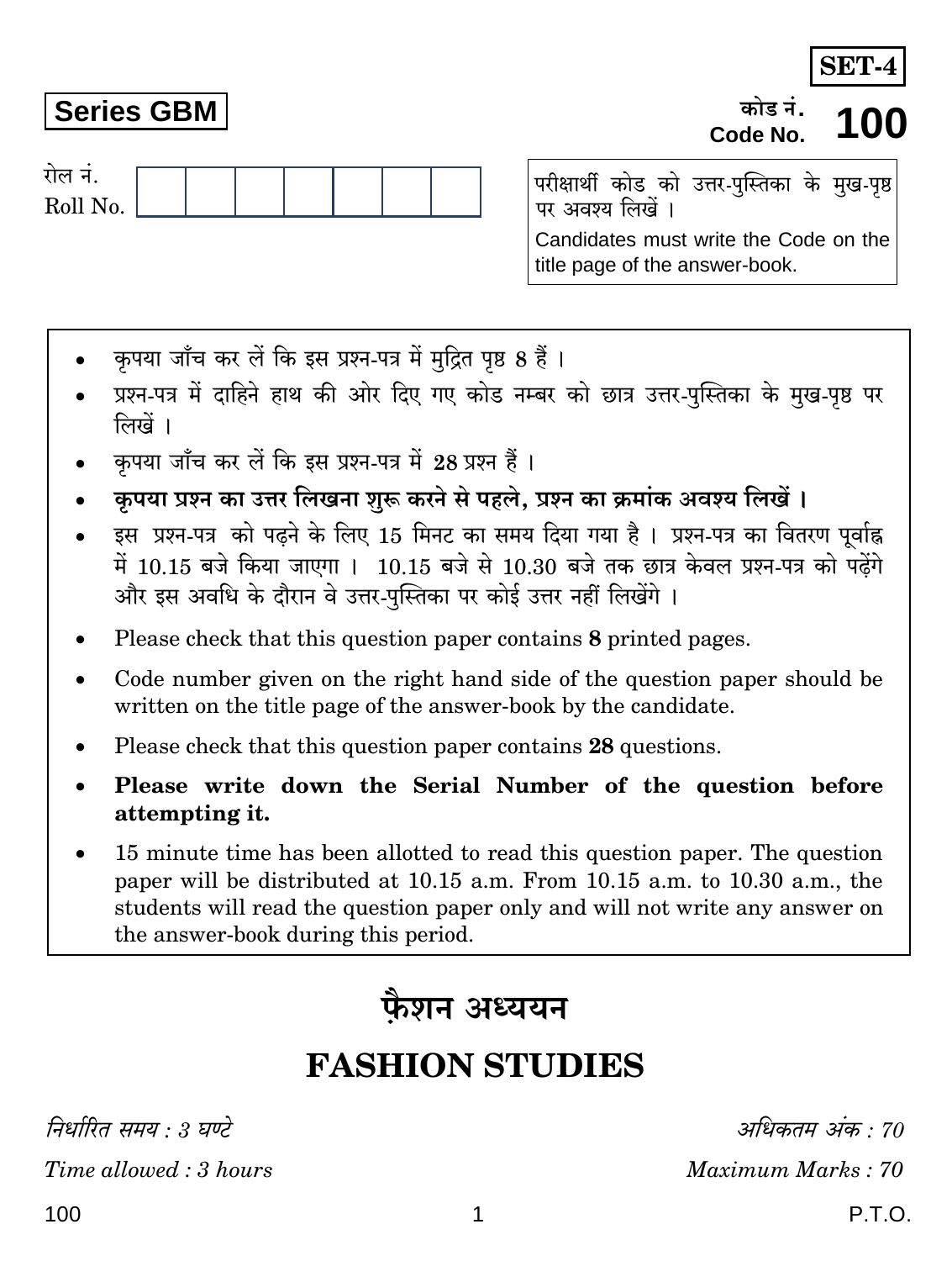मामान्य निर्देश :

- इस प्रश्न-पत्र में चार खण्ड अ. ब. स तथा द हैं । खण्ड अ में 7 प्रश्न हैं जिनके प्रत्येक के  $(i)$ 1 अंक हैं । खण्ड ब में 8 प्रश्न हैं जिनके प्रत्येक के 2 अंक हैं । खण्ड स में 9 प्रश्न हैं जिनके प्रत्येक के 3 अंक हैं और खण्ड द में 4 प्रश्न हैं जिनके प्रत्येक के 5 अंक हैं ।
- सभी प्रश्न अनिवार्य हैं ।  $(ii)$
- प्रश्न-पत्र में समग्र पर कोई विकल्प नहीं है । फिर भी. 2 अंकों वाले एक प्रश्न में. 3 अंकों  $(iii)$ वाले एक प्रश्न में और 5 अंकों वाले सभी चारों प्रश्नों में भीतरी चयन विकल्प उपलब्ध है । ऐसे प्रश्नों में आपको दिए गए विकल्प में से केवल एक ही विकल्प करना है ।
- प्रश्न संख्या 1 से 7 में प्रत्येक का उत्तर एक शब्द या एक वाक्य में दीजिए ।  $(iv)$
- प्रश्न संख्या 8 से 15 में प्रत्येक का उत्तर लगभग 20 30 शब्दों में दीजिए ।  $(v)$
- प्रश्न संख्या 16 से 24 में प्रत्येक का उत्तर लगभग 30 50 शब्दों में दीजिए ।  $(vii)$
- प्रश्न संख्या 25 से 28 में प्रत्येक का उत्तर लगभग 80 120 शब्दों में दीजिए ।  $(vii)$
- (viii) जहाँ केवल चित्र आवश्यक हों वहाँ शब्द सीमा लाग नहीं होगी ।

#### **General Instructions:**

- $(i)$ This question paper consists of four Sections A, B, C and D. Section A contains 7 questions of  $1$  mark  $each.$ Section B contains 8 questions of 2 marks each. Section C contains 9 questions of 3 marks each and Section D contains 4 questions of 5 marks each.
- **All** questions are compulsory.  $(ii)$
- There is no overall choice. However, an internal choice has been provided  $(iii)$ in one question of 2 marks, one question of 3 marks and all the four questions of 5 marks weightage. Attempt only one of the choices in such questions.
- Questions  $No. 1 to 7$  are to be answered in one word or one sentence each.  $(iv)$
- $(v)$ Questions No. 8 to 15 are to be answered in approximately  $20 - 30$  words each.
- Questions No. 16 to 24 are to be answered in approximately  $30 50$  words  $(vi)$ each.
- Questions No.  $25$  to  $28$  are to be answered in approximately  $(vii)$  $80 - 120$  words each.
- Where only diagrams are asked word limit does not apply.  $(viii)$
- 100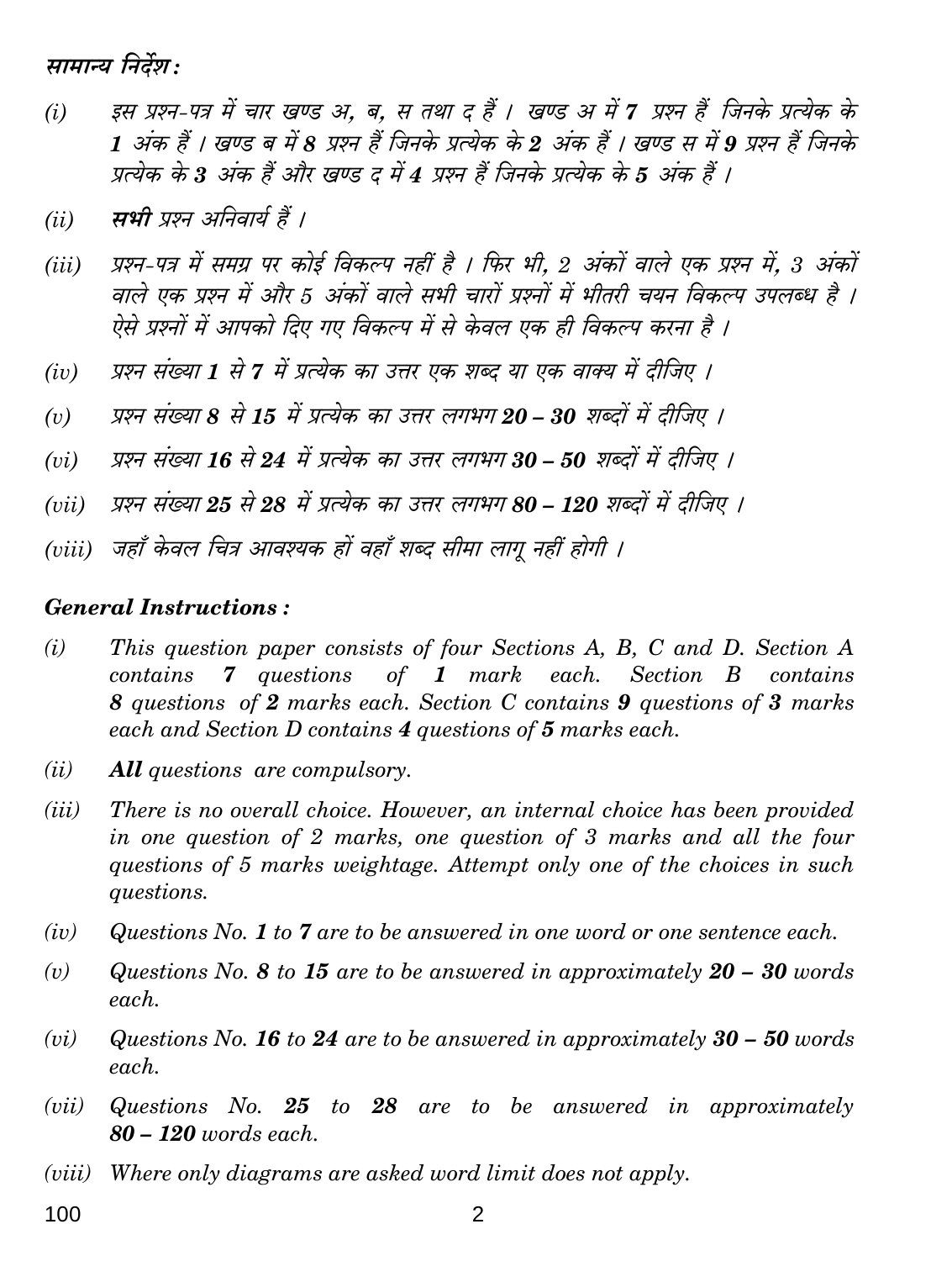#### खण्ड अ

## **SECTION A**

|    | <b>SECTION B</b>                                                                                                                                                 |               |
|----|------------------------------------------------------------------------------------------------------------------------------------------------------------------|---------------|
|    | खण्ड ब                                                                                                                                                           |               |
|    | Name the popular Indian print with small flowers that was widely used<br>in European clothing.                                                                   |               |
| 7. | मशहर भारतीय छोटे फूलों वाले छापे (प्रिंट) का नाम बताइए जिसे यूरोपियन पहनावे में बहुत<br>प्रयोग किया गया ।                                                        | $\mathbf{1}$  |
| 6. | किस कारणवश, नारियों के लिए पहनने के लिए आसान परिधानों की ज़रूरत पड़ी ?<br>State the reason, which led to the requirement for easy to wear clothing<br>for women? | $\mathbf{1}$  |
| 5. | बाँह में कैप की ऊँचाई की क्या ज़रूरत होती है ?<br>What is the purpose of cap height in the sleeve?                                                               | $\mathbf{1}$  |
| 4. | कपड़े को काटते समय, ख़ाके पर दबाकर हाथ रखना क्यों ज़रूरी है ?<br>Why do we need to put a firm hand on the pattern while cutting fabrics?                         | $\mathcal{I}$ |
| 3. | दुधमुँहे बच्चों के कपड़ों में, फ्लैनल और बुने हुए वस्त्रों का उपयोग क्यों किया जाता है ?<br>Why are fabrics like flannel and knits used for infant clothing?     | $\mathbf{1}$  |
| 2. | डार्ट का नाम किस प्रकार रखा जाता है ?<br>How is a dart named?                                                                                                    | $\mathcal{I}$ |
| 1. | 'मैस्टिकेशन' शब्द से आप क्या समझते हैं ?<br>What do you understand by the term 'Mastication'?                                                                    | $\mathcal{I}$ |

सैनिकों की वेशभूषा में छद्मावरण छापों का इस्तेमाल क्यों होता है ? इन्हें परिभाषित कीजिए । 8.

अथवा

प्रथम विश्व युद्ध के समय, मुद्रा अवमूल्यन का असर, औरतों की भूमिका पर पड़ा । स्पष्ट कीजिए, कैसे ।

 $\overline{2}$ 

 $\mathsf 3$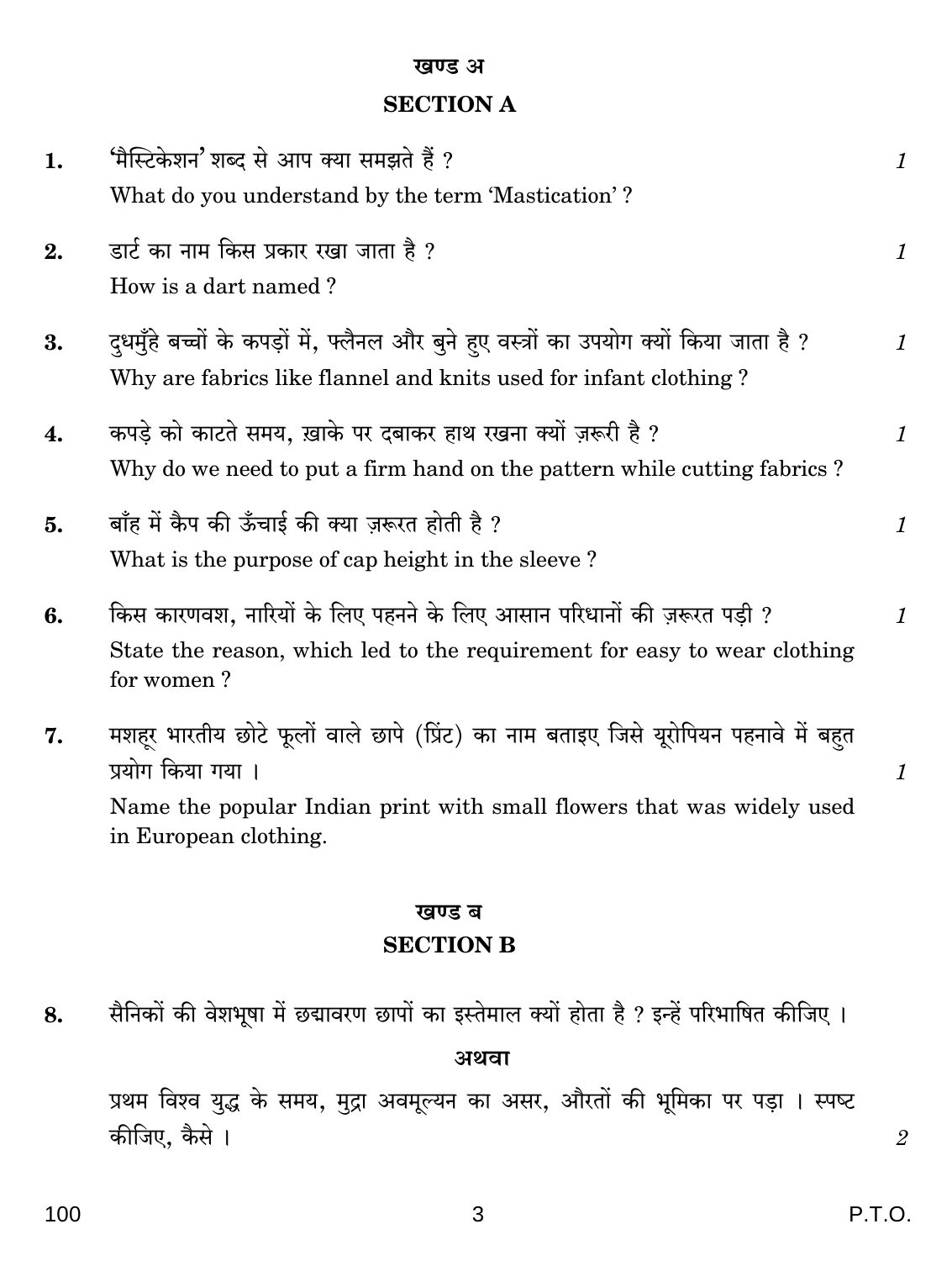Why do military uniforms have camouflage prints? Define them.

### OR.

During World War I, the role of women was affected by currency devaluation. Explain how.

- फ्लेंज और फ्रेंच डार्ट की स्थितियाँ बताइए ।  $9<sub>1</sub>$  $\mathfrak{D}$ Give the positions of Flange and French dart.
- "भारतीय नारी की पोशाकों पर मुग़लों का अत्यधिक प्रभाव देखने को मिलता है।" इस कथन 10. की पुष्टि कीजिए । "Mughals have greatly influenced Indian women's wear." Verify the statement.

 $\overline{2}$ 

 $\overline{2}$ 

 $\overline{2}$ 

'तिरछी-पट्टी' क्या है ? इसकी विशेषताएँ क्या हैं ?  $11.$  $\overline{2}$ 

What is a 'bias-strip'? What are its characteristics?

- कुत्रिम कपड़ों को 'थर्मोप्लास्टिक कपडे' क्यों कहा जाता है ? दो लाभ बताइए । 12. Why are synthetic fabrics also called as 'thermoplastic fabrics'? Give two advantages.
- 'हॉल्टर-डफेक्ट' के वस्त्रों में गंजाइश कम क्यों रखते हैं ?  $(\overline{a})$ 13.  $\overline{2}$ 
	- आस्तीन के कैप के ऊपरी आधे भाग में आपको ढील देने की आवश्यकता क्या है ?  $(\overline{g})$
	- Why do garments with 'halter-effect' need lesser ease?  $(a)$
	- Why do you need ease on the upper half of the sleeve cap? (b)
- निम्नलिखित के लिए शब्द दीजिए: 14.
	- (क) वक्ष का सबसे ऊँचा बिन्द
	- (ख) कॉलर का बाहरी किनारा
	- ख़ाके पर एक किनारे से दसरे किनारे तक बनी रेखा  $(\pi)$
	- (घ) काग़ज़ में छेद करने वाला यंत्र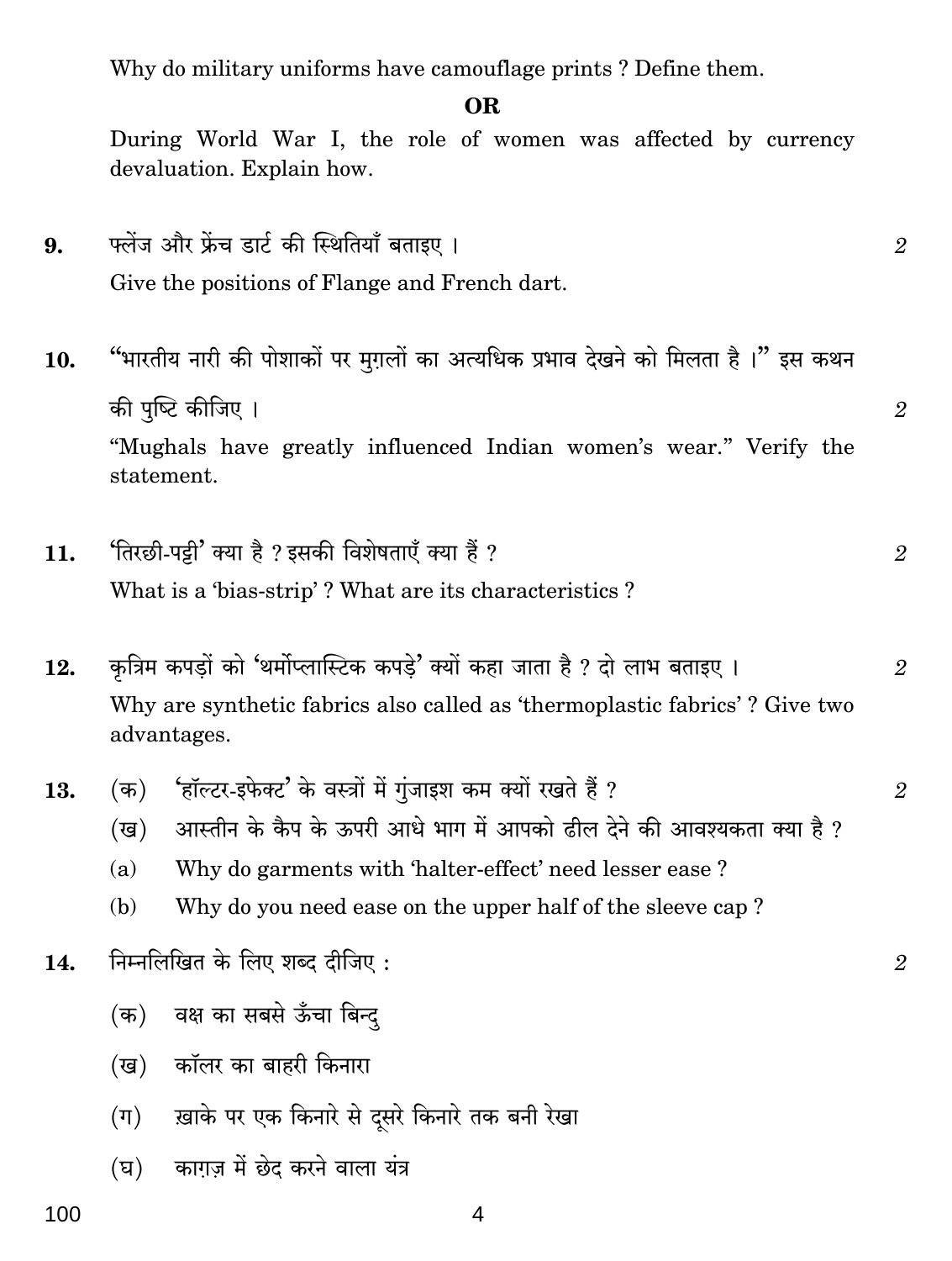Give the term for the following:

- $(a)$ Highest point on the bust
- Outer edge of the collar  $(b)$
- A line drawn on pattern from end to end  $(c)$
- (d) Tool to make a hole in the paper
- कमीज़ की बट्टन-पट्टी का ऊपरी और निचला भाग बनाने के लिए आवश्यक कपड़े का 15. परिकलन आप किस प्रकार करेंगे ? How will you calculate the amount of fabric required for making upper and under part of shirt placket?

# खण्ड स **SECTION C**

- कास्टयम-डिज़ाइनर कौन होते हैं ? अपने उत्पादों को बढावा देने के लिए विज्ञापक, फिल्मी 16. सितारों पर क्यों भरोसा करते हैं ? Who are costume-designers? Why are advertisers depending on film stars to promote their products?
- मेन्डारिन-कालर को बनाने के चरणों को स्वच्छ चित्रों की सहायता से स्पष्ट कीजिए। 17. Explain the steps to develop Mandarin-collar with the help of neat diagrams.
- अयान एक नन्हा बच्चा है । उसके कपडे ख़रीदते समय, उसके माता-पिता को किस प्रकार के 18. रंगों, कपडों और पैटर्नों को चुनना चाहिए ? Ayaan is a toddler. What kind of colours, fabrics and patterns should be preferred by his parents to purchase clothes for him?
- कपड़े में दो प्रकार के ग्रेन की व्याख्या कीजिए । 19. Explain two types of grains in fabrics.

P.T.O.

 $\mathfrak{D}$ 

 $\overline{3}$ 

 $\mathcal{S}$ 

 $\mathfrak{z}$ 

3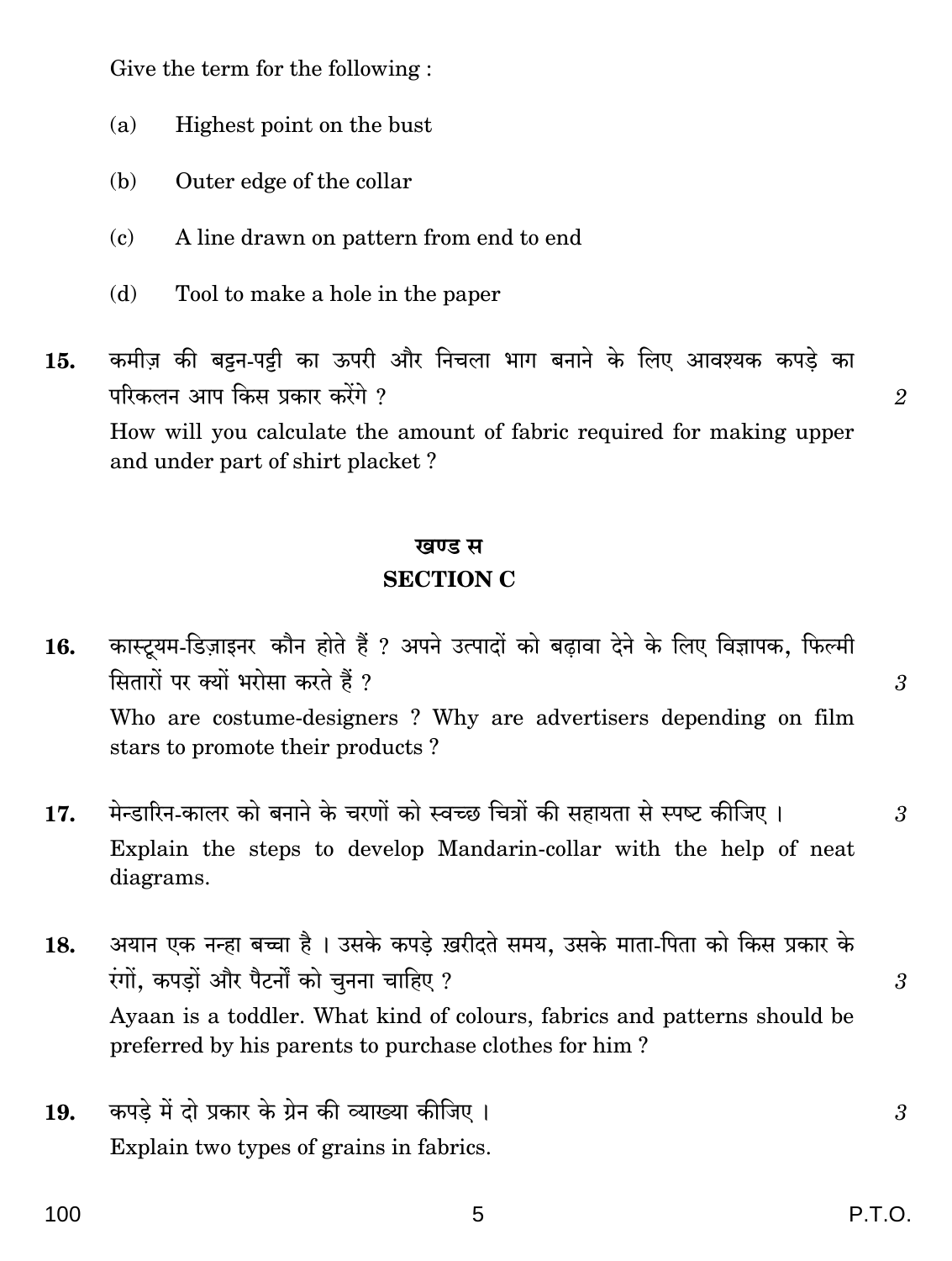पहनावे की उत्पत्ति और ज़रूरत के संदर्भ में कौन-सी विचारधाराएँ हैं ? 20.

#### अथवा

निम्नलिखित शब्दों को विस्तार से बताइए:

- $(\overline{a})$ हिमेशन
- टोगा (ख)
- $(\Pi)$ अन्तारिया

What are the views regarding the origin and need for clothing?

### OR.

Elaborate the following terms:

- $(a)$ Himation
- (b) Toga
- $\epsilon$ Antariya
- डेस-फॉर्म पर निम्नलिखित माप लेने की विधि को स्पष्ट कीजिए: 21.
	- (क) स्कंधास्थि
	- प्रिंसेस-रेखा (ख)
	- ऊरुसन्धि की लम्बाई  $(\pi)$

Explain the method of taking the following measurements on a dress  $form:$ 

- Across shoulders  $(a)$
- $(h)$ Princess line
- Crotch-length  $(c)$
- फ्रांस ने अपने आप को फ़ैशन का केन्द्र कैसे बनाए रखा है ? 22. How has France sustained its image as the centre of fashion?
- परिधान की फिट को जाँचने से पहले, किन बातों का ध्यान रखना चाहिए ? 23. What are the points to be considered before fitting a garment?
- 'कपडे को सीधा करने' से आप क्या समझते हैं ? अलग-अलग तरह के कपडों को सीधा 24. करने के तरीके बताइए ।

What is meant by the term 'Straightening of fabrics'? What are the methods of straightening different fabric types?

6

 $\overline{\mathcal{S}}$ 

 $\mathcal{S}$ 

3

3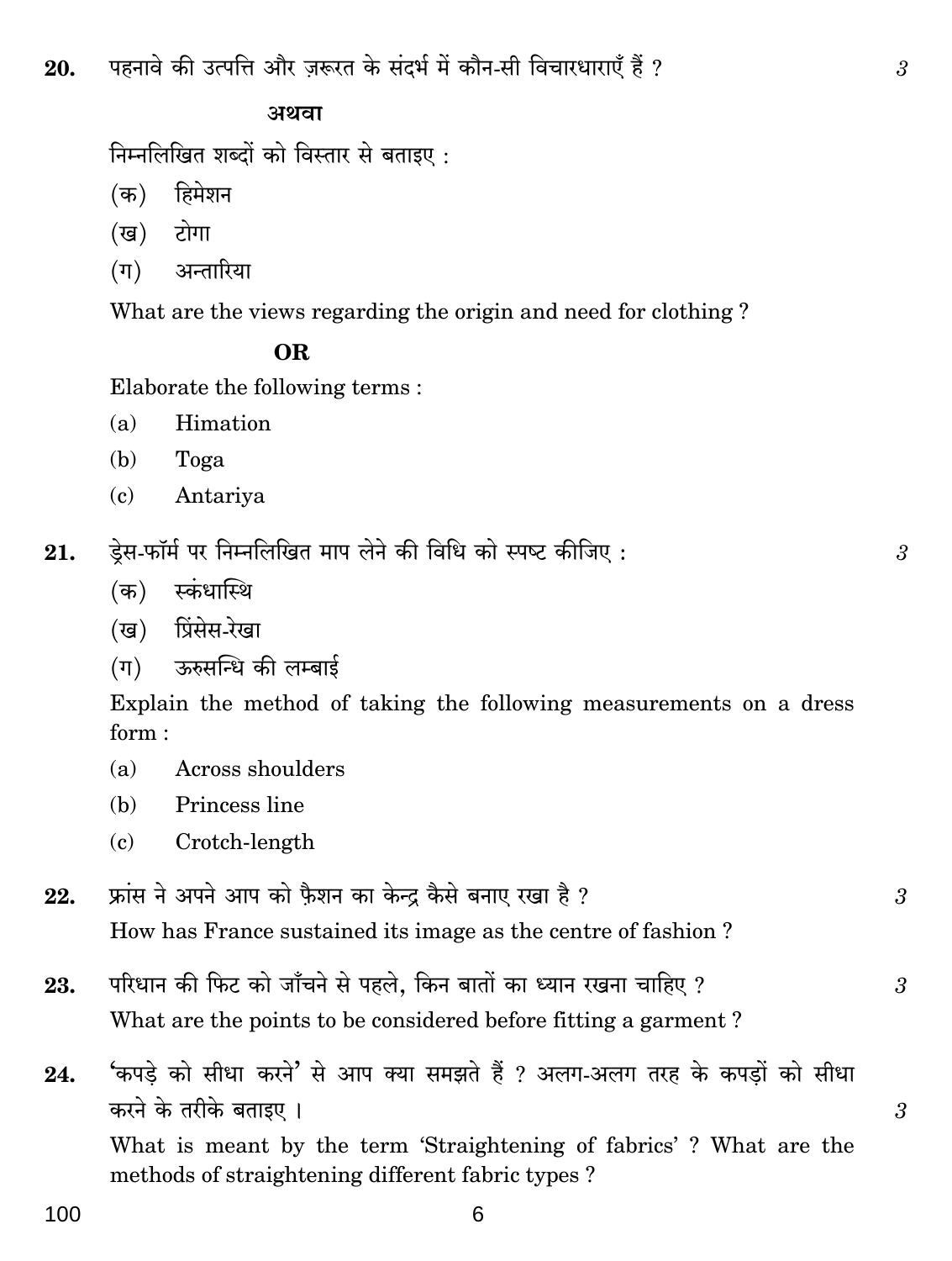### खण्ड ट

### **SECTION D**

डार्ट जोड़-तोड़ के ज्ञान का उपयोग करते हुए, दो डार्ट वाले बॉडिस ख़ाके को एक डार्ट वाले 25. ख़ाके में परिवर्तित कीजिए और स्वच्छ नामांकित चित्रों सहित चरण लिखिए। अथवा मापने के तरीके का इस्तेमाल कर, दो डार्ट वाले स्कर्ट ख़ाके को एक डार्ट के स्कर्ट ख़ाके में परिवर्तित कीजिए और स्वच्छ नामांकित चित्रों सहित चरण लिखिए ।

Applying your knowledge of dart manipulation, convert a two dart bodice block into a one dart bodice block with neat labelled diagrams of the steps involved.

OR.

Using measurement method, convert a two dart skirt block into one dart skirt block with neat labelled diagrams of the steps involved.

आधुनिक भारतीय फ़ैशन का, 1900 से 1910 तक विकसित होने का विवरण दीजिए । 26.

#### अथवा

1970 के दशक में आधुनिक भारतीय फ़ैशन के विकास का विवरण दीजिए ।

Discuss the evolution of Modern Indian Fashion from 1900 to 1910.

#### OR.

Discuss the evolution of Modern Indian Fashion during 1970s.

बाँह को लगाने के चरणों को स्वच्छ नामांकित चित्रों द्वारा स्पष्ट कीजिए । 27.

#### अथवा

निरन्तर बट्टन-पट्टी को बनाने के विभिन्न चरणों को स्वच्छ नामांकित चित्रों द्वारा स्पष्ट कीजिए ।  $\overline{5}$ 

Explain the steps of construction of sleeve with neat labelled diagrams.

#### OR.

Explain the various steps of making a continuous placket with neat labelled diagrams.

 $\overline{7}$ 

5

5

5

 $\overline{5}$ 

 $\overline{5}$